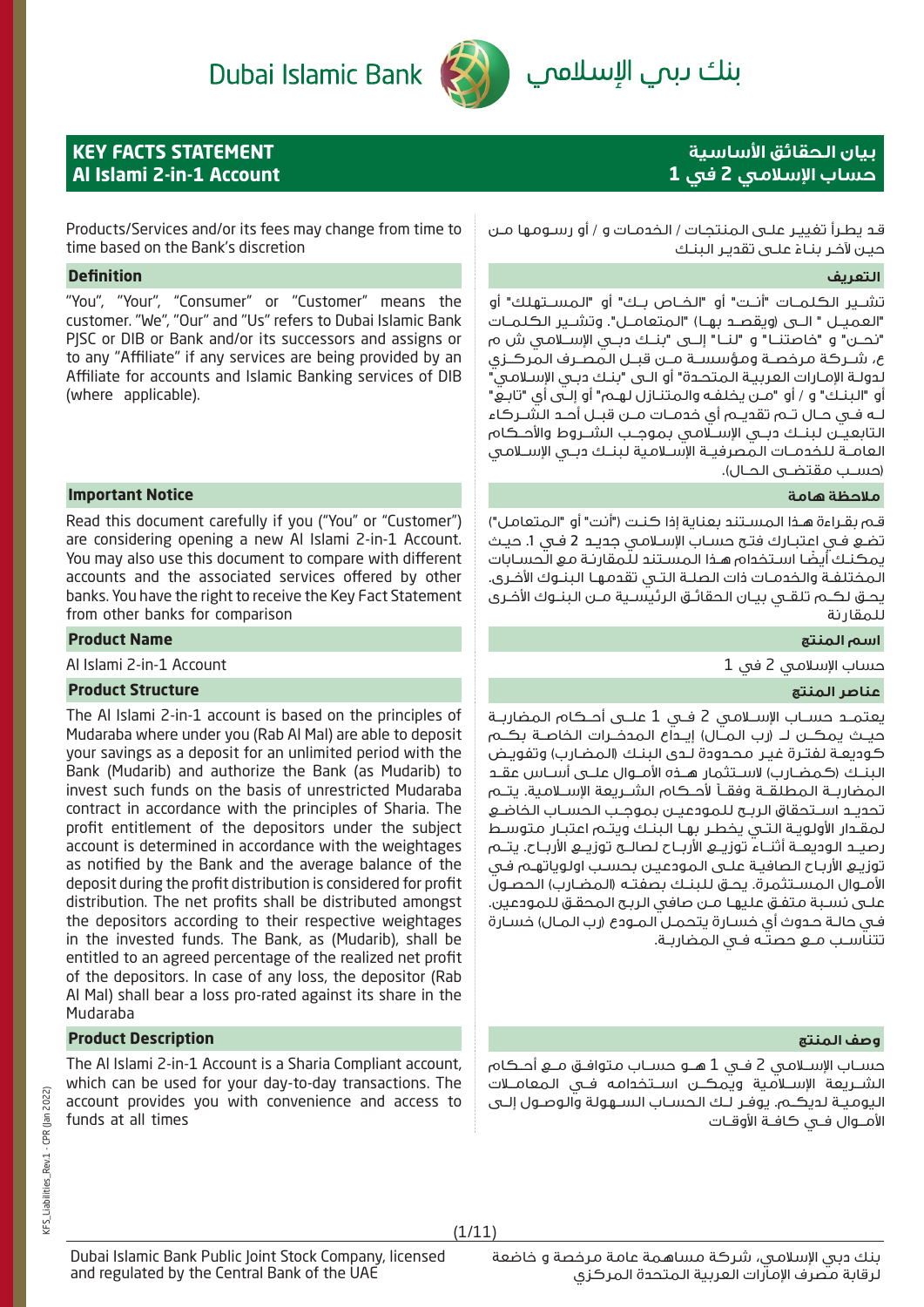

يمكــن فتــح الحســابات للأفــراد (عمليــة واحــدة) أو لعــدة أفــراد (عمليــة مشــتركة)

- طلب فتح حساب
- إقــرار قانــون االمتثــال الضريبــي للحســابات الخارجيــة )FATCA )وإقـرار معيـار اإلبـاغ المشـترك )CRS )الموقـع فـي وقــت تقديــم الطلــب
	- بطاقة هوية إماراتية سارية المفعول
		- جواز سفر ساري المفعول
	- تأشيرة إقامة سارية المفعول (للوافدين)
- مصــدر األمــوال وإثبــات الدخــل مثــل شــهادة الراتــب، الرخصــة التجاريــة أو أي مصــدر آخــر للدخــل
- إثبــات عنــوان الســكن الفعلــي مثــل فواتيــر المرافــق العامــة أو أي مســتند آخــر

يجــب أن تكــون جميــع المســتندات المقدمــة صالحــة لمــدة ال تقــل عــن 30 يومًــا عنــد تقديــم الطلــب. **ا** 

يمكــن فتــح الحســاب بــدون أي رصيــد، ولكــن إذا انخفــض متوســط الرصيــد الشــهري الخــاص بكــم فــي الحســاب عــن 3,000 درهــم إماراتــي، يتــم تطبيــق رســوم صيانــة شــهرية قدرهـــا 26.25 درهمْـــاً إماراتيْــا. ً

فـي حـال كـان الـمـبـلـغ الـمـودع (فـي أي يـوم) فـي هـذا الـحسـاب أقــل مــن الحــد المحــدد، فســيتم التعامــل مــع الحســاب كحسـاب جـاري ولـن يحـق لـه المشـاركة فـي األربـاح المحققـة.

أنــت مؤهــل لإلعفــاء مــن رســوم الصيانــة الشــهرية فــي حالــة اســتيفاء أحــد المعاييــر التاليــة:

- لديــك تســهيالت تمويــل فعالــة وســارية مــع بنــك دبــي اإلسـامي. حسـاب الدفـع / التسـوية مؤهـل لإلعفـاء مـن الرســوم فقــط
- لديــك منتــج وكالــة / وديعــة اســتثمارية نشــطة لــدى بنــك دبــي اإلســامي. حيــث أن الحســاب المرتبــط باإليــداع مؤهــل لإلعفــاء مــن الرســوم فقــط
- ً يتـم أيضـا إعفـاء العمـاء فـي القطاعـات ذات األولويـة مثـل أعيـان ووجاهـة ويكونـون مؤهليـن لإلعفـاء مـن الرسـوم.

يمكنــك فتـــح حســـاب الإســــلامـي 2 فــي 1 إذا كنــت مـواطنًــا ِماراتيْـا أو تقيـم بشـكل قانونـي فـي الإمـارات العربيـة المتحدة وكنــت فـوق ســن 18 عامًــا، وفقًـا للـوائــح وأنظمــة وتعليمــات ً المصــرف المركــزي لدولــة اإلمــارات العربيــة المتحــدة.

يتــم اتاحــة بطاقــة خصــم فيــزا مــع إمكانيــة الســحب النقــدي فضـا عـن تسـهيالت الشـراء عبـر اإلنترنـت ونقـاط البيـع بالدرهـم اإلماراتــي مــا لــم تقــم بعــدم التقــدم بطلــب للحصــول علــى بطاقـة الخصـم. سـيتم اتاحـة بطاقـة الخصـم األولـى المقدمـة بعــد فتــح الحســاب بالمجــان. لمعرفــة رســوم بطاقــة الخصــم، يرجــى الرجــوع إلــى جــدول الرســوم علــى الرابــط التالــي: https://www.dib.ae/schedule-of-charges

# **عملية الحساب Operation Account**

Accounts can be opened for an individual (Single operation) or for Multiple individuals (Joint operation)

### **Requirements to open an Account الحساب فتح شروط**

- Account opening application
- Foreign Account Tax Compliance Act (FATCA) and Common Reporting Standard (CRS) Declaration signed at the time of application
- Valid Emirates ID
- Valid Passport
- Valid Residence visa (For Expats)
- Source of Funds and Proof of Income such as Salary Certificate or Trade License or any other source of income
- Proof of Physical Residential Address such as Utility Bill or any other document

All documents provided must be valid for a period of at least 30 days at the time of application

# **Cooling-off Period المراجعة فترة**

There is no "Cooling-off" period available for this product .المنتج لهذا متوفر غير( المراجعة خيار )فترة خيار

## **متطلبات الرصيد / اإليداع requirement Deposit/Balance**

The account can be opened without any balance, however if your average monthly balance in the account falls below AED 3,000, a monthly maintenance fee of AED 26.25 is applicable.

In case the deposited amount (on any day) in this account is less than a specified limit then the account shall be treated as a current account and will not be entitled to participate in the generated profits.

### **إعفاء من رسوم الصيانة الشهرية Fee Maintenance Monthly of Exemption**

You are eligible from exemption of the monthly maintenance fee in case you fulfil one of the below criteria:

- You have an active finance facility with DIB. The payment/settlement account is eligible for the fee waiver only
- You have an active Wakala/Investment Deposit product with DIB. The account linked to deposit is eligible for the fee waiver only
- Customers under priority segments such as Aayan and Wajaha are also exempted and eligible for the fee waiver

### **األهلية Eligibility**

You may open an Al Islami 2-in-1 account if you are a UAE national or a legal resident in the UAE over the age of 18, according to the regulations and instructions of the Central Bank of the UAE

# **منتج بطاقة الخصم Facility Card Debit**

A Visa Debit card with a cash withdrawal, online & Point Of Sale (POS) purchases facility is provided in UAE Dirham (AED) unless you chose not to apply for it. The 1st Debit card provided after account opening will be complimentary. For Debit card charges, please refer to the schedule of charges at the following link: https://www.dib.ae/scheduleof-charges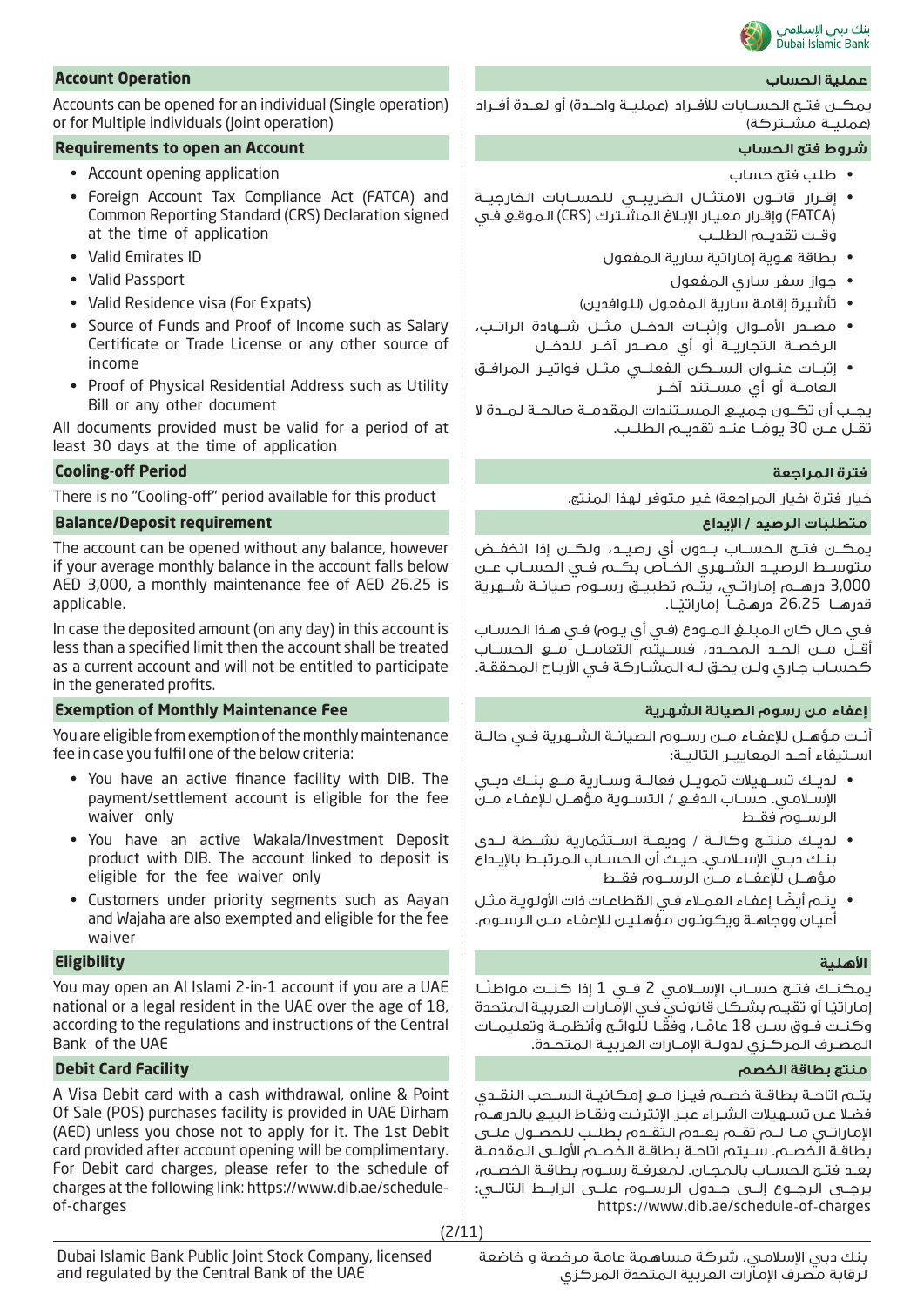

| <b>Daily Limits</b>    |                                                    |                                                |                                                         |  |  |
|------------------------|----------------------------------------------------|------------------------------------------------|---------------------------------------------------------|--|--|
| <b>Debit card Type</b> | <b>Point-of-Sale</b><br>transaction<br>limit (AED) | Cash<br>withdrawal<br>limit from<br>ATMs (AED) | Online /<br><b>Remote</b><br>transaction<br>limit (AED) |  |  |
| Aayan - Signature      | 75,000                                             | 35,000                                         | 75,000                                                  |  |  |
| Wajaha - Infinite      | 100,000                                            | 75,000                                         | 100,000                                                 |  |  |
| Platinum               | 75,000                                             | 35,000                                         | 75,000                                                  |  |  |
| Classic                | 40,000                                             | 10,000                                         | 40,000                                                  |  |  |

You may apply for a 25 leaves cheque book facility with an AED Al Islami Current account subject to a successful Al Etihad Credit Bureau (AECB) check. The 1st cheque book provided after account opening will be complimentary

# **ُ العمالت المتاحة Available Currencies**

The account is available in United Arab Emirates Dirhams (AED) & US Dollars (USD)

## **خدمة سداد الفواتير facility Payment Bill**

You may pay your utility bills such as Etisalat, DEWA, Emicool, RTA, EMAAR etc. conveniently from the comfort of your home through our Online Banking and Mobile Banking channels

## **معامالت صراف الفروع transactions Teller Branch**

You are entitled to 6 free teller transactions in any Dubai Islamic Bank branch in a calendar month. This includes cash/ cheque deposit & cash/cheque withdrawal transactions. Any additional transactions will be charged AED 10.50 per additional transaction in a month.

# **سداد األرباح Payment Profit**

- 1. The profit on the Al Islami 2-in-1 Account is paid based on the profit announced on a quarterly basis.
- 2. The profit is calculated based on the average monthly balance in the account.
- 3. No profit is calculated for a month, if the minimum balance during the month drops below AED 10,000/- (on any day).
- 4. No profit is calculated for a month if there are more than 2 withdrawal transactions done per month (Teller & Electronic Channels).
- 5. In case of points no. 3 and 4 above, your account shall be treated as a current account.

# **Deposit weightage and Mudarib share of profit الربح من المضارب وحصة اإليداع أولوية**

Weightage:

- AED (UAE Dirhams) 9%
- USD (USD Dollars) 7%

Mudarib share of profit: 90%

| الحدود اليومية                                                  |                                                                       |                                                    |                 |  |  |
|-----------------------------------------------------------------|-----------------------------------------------------------------------|----------------------------------------------------|-----------------|--|--|
| حد المعاملات<br>عبر الإنترنت / عن<br>بعد (بالدرهم<br>الإماراتي) | حد السحب<br>النقدى من<br>أجهزة الصراف<br>الآلى (بالدرهم<br>الإماراتي) | حد معاملات<br>نقاط البيع<br>(بالدرهم<br>الإماراتي) | نوع بطاقة الخصم |  |  |
| 75,000                                                          | 35,000                                                                | 75,000                                             | أعيان - سيغنتشر |  |  |
| 100,000                                                         | 75,000                                                                | 100,000                                            | وجاهة - إنفنيت  |  |  |
| 75,000                                                          | 35,000                                                                | 75,000                                             | بلاتينيوم       |  |  |
| 40,000                                                          | 10,000                                                                | 40,000                                             | الكلاسيكية      |  |  |
|                                                                 |                                                                       |                                                    |                 |  |  |

### **خدمة الحصول على دفتر شيكات facility book Cheque**

يمكنـك التقـدم بطلـب للحصـول علـى دفتـر شـيكات مكـون مـن 25 ورقـة مـع حسـاب اإلسـامي الجـاري بالدرهـم اإلماراتـي بشــرط اجتيــاز فحــص ومـراجعــة شــركـة الاتحــاد للـمعلـومــات االئتمانيــة )AECB). ســيكون أول دفتــر شــيكات يتــم توفيــره بعـد فتــح الحســاب مجانيًـا

يُتــاح الـحســاب بالـدرهـــــــم الإمـاراتـــي (AED) و الــــدولار الأمـريـــكـــي  $\sim$  $(USD)$ 

يمكنــك ســداد فواتيــر الخدمــات مثــل اتصــالات، هيئــة كهربــاء وميـاه دبـي ديـوا، إيميكـول، هيئـة الطـرق والمواصـات، إعمـار ومـا إلـى ذلـك بسـهولة مـن منزلكـم عـن طريـق الخدمـات المصرفيـة عبــر الإنترنــت و الـخدمــات الـمصرفيــة عبــر الـهاتـف الـمتحــرك.

يحـق لـك إجـراء 6 معامـات صـراف مجانيـة في أي فـرع من فروع بنـك دبـي اإلسـامي فـي غضـون أي شـهر ميالدي. ويشـمل ذلك عمليـات اإليـداع النقـدي / الشـيكات وعمليـات السـحب النقـدي ًـا علـى درهمـا إماراتي / الشـيكات. سـيتم فـرض رسـوم 10.50 ً أي معامـات إضافيـة لـكل معاملـة إضافيـة فـي الشـهر.

- .1 يتــم ســداد أربــاح حســاب اإلســامي 2 فــي 1 بنــاء علــى األربــاح المعلنــة علــى أســاس ربــع ســنوي.
- .2 يتـم احتسـاب الربـح على أسـاس متوسـط الرصيد الشـهري فـي الحسـاب.
- .3 ال يتـم احتسـاب الربـح لمـدة شـهر، إذا انخفـض الحـد األدنـى للرصيـد خـال الشـهر إلـى أقـل مـن 10,000 درهـم إماراتـي (فـي أي يـوم).
- .4 ال يتـم احتسـاب الربـح لمـدة شـهر إذا كان هنـاك أكثـر مـن عمليتـي سـحب يتـم إجراؤهـا شـهريًا (الصـراف والوسـائل الإلكترونيــة).
- .5 فــي حالــة النقــاط رقــم 3 و 4 أعــاه، ســيتم التعامــل مــع حســابكم كحســاب جــاري.

الأولوية:

- %9 )درهم إماراتي(
- %7 )دوالر أمريكي(

حصة المضارب في الربح: 90%.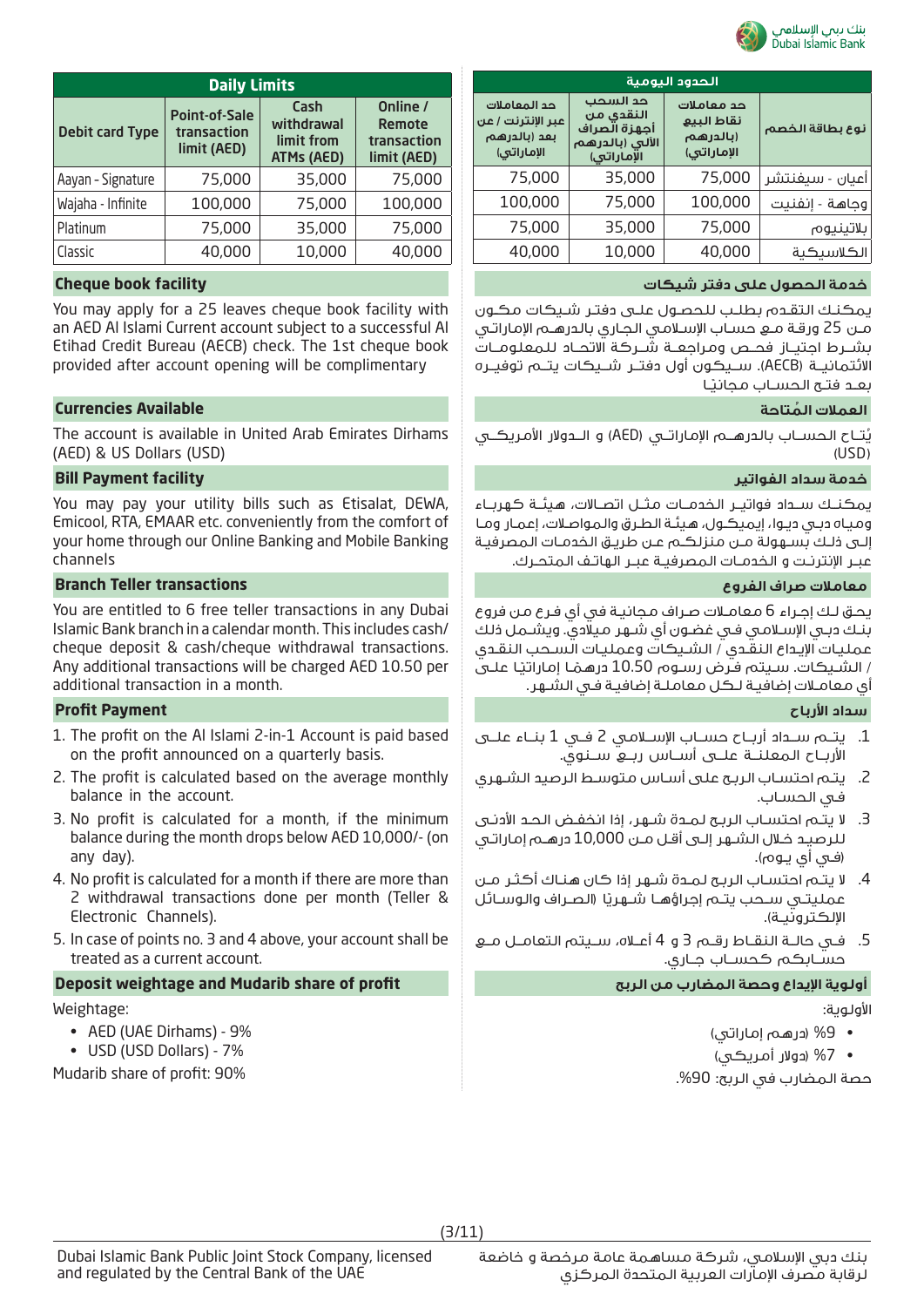

# **Statement of account حساب كشف**

Account statements will be sent to you periodically via email or regular post (based on your preference). Adhoc statements can also be downloaded/viewed from Online/ Mobile Banking channels or requested for at the branch, for a fee of AED 26.25 (per request)

## **إغالق الحساب Closure Account**

- The Bank shall notify you 60 days prior to closing of your account(s), if the Bank initiates the account closure; unless the account is closed due to the order of the Courts or the instruction of the regulatory authorities .
- The Bank has the right to close the account(s) according to the Bank's best interest and in accordance with UAE Central Bank's regulations and notices.
- The account closure shall be done subject always to the UAE Central Bank's regulations and/or guidelines issued from time to time and/or any other applicable laws of the United Arab Emirates.
- In order to close your account, please visit any Dubai Islamic Bank branch along with your original valid identity document for account closure. The Bank shall perform certain mandatory checks prior to account closure. Any products, services or facilities linked with your account shall automatically be cancelled/ deactivated prior to the account closure. Your account will be flagged as 'Account Under Closure' and will not actually be closed till the credit/payment of any pending profit pertaining to the current or past profit payment cycle.

If you close your Al Islamic 2-in-1 Account within a period of 6 months from the date of opening, a fee of AED 26.25 is applicable for early account closure

### **الخدمات اإلضافية المقدمة Offered Services Additional**

The following are additional optional services available with an Al Islami 2-in-1 account:

- Manager's cheque and Demand draft
- Direct Debit Setup & Cancelation
- Express Funds Transfer to select countries
- Remit-to-ATM service
- Request for a SWIFT advice after Funds transfer
- Stopping of Remittance/Funds Transfer
- Stop payment of Cheque
- Returned cheque handling
- Standing order setup, amendment & cancelation
- Post-dated cheque service
- Copies requested of old documents
- Certificates issued to customers as per their request
- Authorization to the Bank in writing to cover the cheque amounts or any other withdrawals from its other Current or Saving accounts with the Bank.

ســيتم إرســال كشــوف الحســاب إليكــم بشــكل دوري عبــر البريـد الإلكـترونـي أو البريـد العـادي (حسـب الطريقـة الـمفضلـة لديكـــم). يمكـــن أيضًــا تنزيـــل / عــرض كشـــوف الـحســـابات المخصصـة مـن قنـوات الخدمـات المصرفيـة عبـر اإلنترنـت / عبـر الهاتــف المتحــرك أو طلبهــا فــي الفــرع، وذلــك مقابــل رســوم قدرهـــا 26.25 درهمْـــا إماراتيْــا (لــكـل طلــب) ً

- ســوف يقــوم البنــك بإخطاركــم قبــل 60 يومًــا مــن إغــلاق ً حسـابكـم (حسـاباتكـم) إذا شـرع البنك في إغلاق الحسـاب؛ وذلـك مـا لـم يتـم إغـاق الحسـاب بأمـر مـن المحاكـم أو تعليمــات مــن الســلطات التنظيميــة.
- يحــق للبنــك إغــلاق الحســاب (الحســابات) وفقًــا لمصلحــة البنــك وحســب لوائــح وأنظمــة وإشــعارات مصــرف اإلمــارات العربيــة المتحــدة المركــزي.
- يجــب أن يتـــم إغــلاق الـحســـاب دائمـَــا وفقــا لـلـوائــح و / أو إرشــادات المصــرف المركــزي لدولــة اإلمــارات العربيــة المتحــدة الصــادرة مــن حيــن آلخــر و / أو أي قوانيــن أخــرى ســارية فــي دولــة اإلمــارات العربيــة المتحــدة.
- إلغــاق حســابكم، يرجــى زيــارة أي فــرع مــن فــروع بنــك دبــي اإلســامي مــع وثيقــة الهويــة األصليــة الصالحــة إلغــاق الحســاب. يتعيــن علــى البنــك إجــراء بعــض المراجعــات الضروريــة قبــل إغــلاق الـحســاب. ســيتم تلقائيـًـا إلـغــاء / تعطيــل أي منتجــات أو خدمــات أو تســهيالت مرتبطــة بحسـابكم قبـل إغـاق الحسـاب. حيـث سـيتم وضـع عالمـة علـى حسـابكم علـى أنـه "حسـاب قيـد اإلغـاق" ولـن يتـم <sub>إ</sub>غلاقـــه فعلـيـًــا صتـــى إيـــداع / دفـــع أي ربـــح مســـتحق مـتعلـــق بــدورة دفــع األربــاح الحاليــة أو الســابقة.

# **رسوم اإلغالق المبكر للحساب Fee Closure Account Early**

إذا أغلقـت حسـاب اإلسـامي 2 فـي 1 الخـاص بـك فـي غضـون 6 أشـهر مـن تاريـخ فتـح الحسـاب، فسـيتم تطبيـق رسـوم قدرهـا 26.25 درهمًــا إماراتيًـا للإغـلاق الـمبكـر للحسـاب.

فيمــا يلــي بعــض الخدمــات اإلضافيــة المتوفــرة مــع حســاب اإلســامي 2 فــي:1

- شيك المدير وحوالة تحت الطلب
	- إعداد وإلغاء الخصم المباشر
- التحويل السريع لألموال إلى دول محددة
- خدمة تحويل األموال إلى أجهزة الصراف اآللي
	- طلب اخطار سويفت بعد تحويل األموال
		- إيقاف الحواالت / تحويل األموال
			- إيقاف دفع الشيك
		- معالجة الشيكات التي تم اعادتها
			- إعداد وتعديل وإلغاء األمر الدائم
			- خدمة الشيكات المؤجلة الدفع
		- طلب نسخ من المستندات القديمة
		- شهادات تصدر للعمالء حسب طلبهم
- تفويــض كتابــي للبنــك لتغطيــة مبالــغ الشــيكات أو أي عمليــات ســحب أخــرى مــن حســاباته الجاريــة أو حســابات التوفيــر األخــرى لــدى البنــك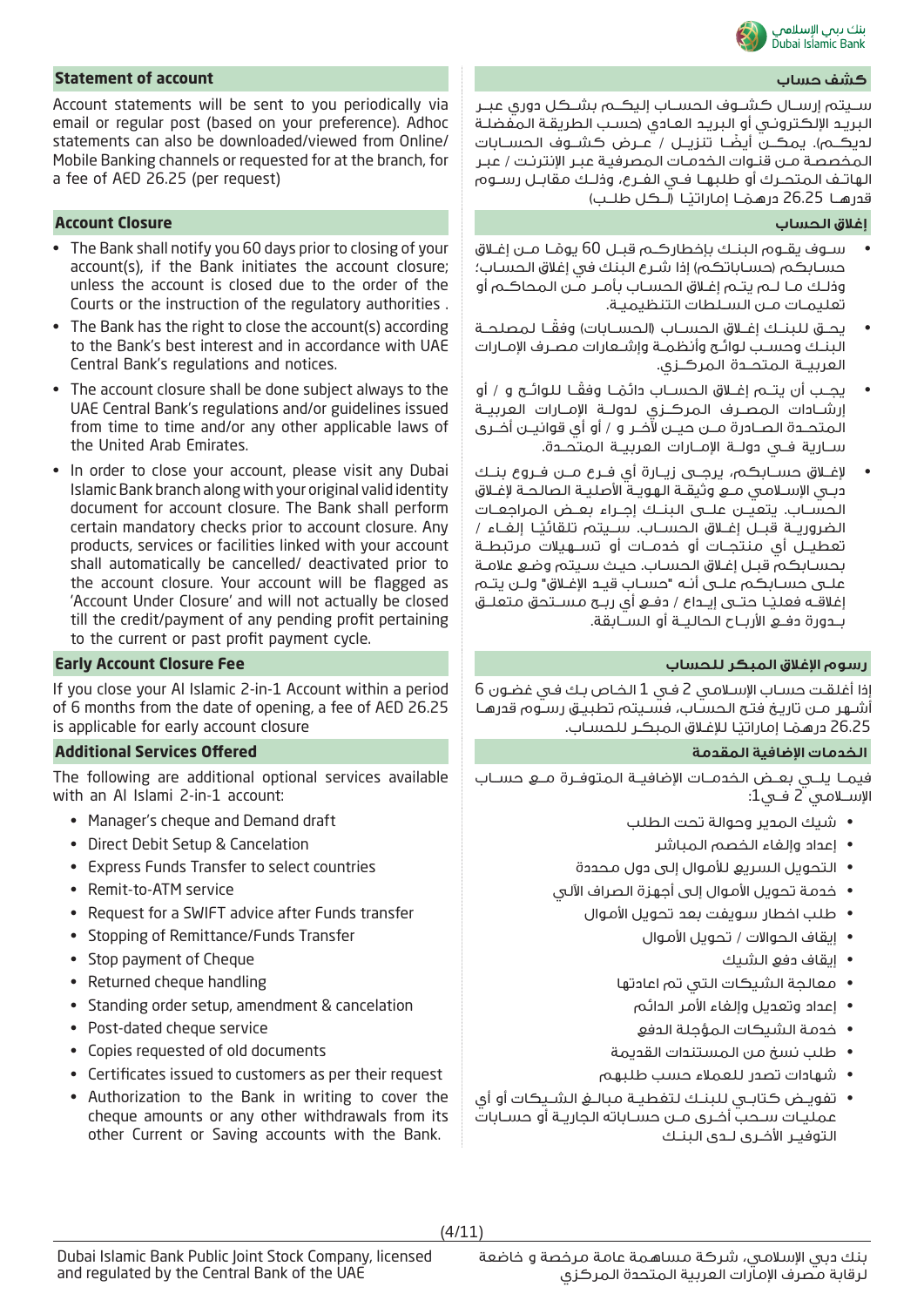

There is no "cooling-off" period offered for the above services.

The fees & charges for the above services are available on the Bank's website at the following link: https://www.dib. ae/schedule-of-charges

### **الشروط واألحكام الرئيسية Conditions & Terms Key**

- Customer acknowledges and agrees that his/ her funds will be invested based on unrestricted Mudaraba. The Customer undertakes to adhere to and comply with the Principles of Sharia at all times during the term of the Agreement.
- Profit rate quoted at the time of booking is indicative and subject to change based on the performance of the investment.
- Customer shall bear all the risks associated with the Investment (which shall include, for the avoidance of doubt, the risk of the partial or total loss of the Investment Amount) except those risks and actual losses (not to include any opportunity costs or funding costs) resulting from the Bank's willful misconduct or gross negligence or breach of its obligation under the Agreement
- The Bank may refuse to pay the amount of the cheques drawn on the Customer's account if there is no sufficient funds regardless of the fact that other accounts of the same Customer may be in credit balance, unless he/she/ it authorizes the Bank in writing to cover the cheque amounts or any other withdrawals from its other current or saving accounts with the Bank.
- In the event of the Customer's death, his/her account shall be frozen and no amount whatsoever available in the Customer name held by the Bank shall be paid to the Customer heirs or their attorney unless there is an official request from the competent court addressed to the Bank to that effect. The Bank shall not be obliged to freeze the account before the date on which it has been formally notified of the death in writing
- In case of insufficient balance in your account, outstanding fees and charges will be kept under "Track receivable" which will be recovered once the account has been funded
- Governing law and Jurisdiction of Court: the terms and conditions of this product shall be governed by the federal laws of the UAE as applied by the competent court of the UAE to the extent they are not in conflict with the principles of Sharia.

Detailed T&Cs are available on the Bank's website at the following link: https://www.dib.ae/terms-and-conditions

The Bank reserves the right to change the Terms & Conditions later, with a 60-days prior notice.

ال توجد فترة "مراجعة" معروضة للخدمات المذكورة أعاله.

يتــم إتاحــة رســوم وتكاليــف الخدمــات المذكــورة أعاله على موقع البنك على الرابط التالي: https://www.dib.ae/schedule-of-charges

- يقـر ويوافـق المتعامـل علـى اسـتثمار أموالـه علـى أسـاس المضاربــة غيــر المقيــدة؛ حيــث يتعهــد المتعامــل بااللتــزام والامـتثــال لـمبــادئ الشــريعة فــي كافــة الأوقــات خــلال مــدة االتفاقيــة.
- يُعد معـدل الربح المعـروض وقت التسـجيل إرشـادي وقابل للتغييـر بنــاءُ علــى أداء الاســتثمار.<br>-
- يتحمــل المتعامــل كافــة المخاطــر المتعلقــة باالســتثمار )والتـي يجـب أن تشـمل، لتجنـب الشـك، مخاطـر الخسـارة الجزئيــة أو الكليــة لمبلــغ االســتثمار( باســتثناء تلــك المخاطـر والخسـائر الفعليـة (لا تشـمل أي تكاليـف الـفرصـة أو تكاليــف الـتمويــل) الناتجــة عــن ســوء تصــرف الـبنــك المتعمــد أو اإلهمــال الجســيم أو خــرق التزامــه بموجــب االتفاقيــة.
- يجـوز للبنـك رفـض دفـع مبلـغ الشـيكات المسـحوبة علـى حسـاب المتعامـل إذا لـم يكـن هنـاك أمـوال كافيـة بغـض النظـر عـن حقيقـة وجـود حسـابات أخـرى لنفـس المتعامـل فـي رصيـد دائـن، مـا لـم يصـرح / يفـوض البنـك بذلـك كتابة لتغطيـة مبالـغ الشـيكات أو أي عمليـات سـحب أخـرى مـن حسـاباته الجاريـة أو حسـابات التوفيـر األخـرى لـدى البنـك.
- فــي حالــة وفــاة المتعامــل، ســيتم تجميــد حســابه / حسـابها ولـن يتـم دفـع أي مبلـغ مـن أي نـوع متوفر باسـم المتعامــل الــذي يحتفــظ بــه البنــك إلــى ورثــة المتعامــل أو ممثلهـم القانونـي مـا لـم يكـن هنـاك طلـب رسـمي مــن جانــب المحكمــة المختصــة موجهــا إلــى البنــك لهــذا الغــرض. لــن يكــون البنــك ملزمــا بتجميــد الحســاب قبــل العــرص. لــن يــــــون البنــك مـلرمــا بنجميــد الحســاب و<br>التاريــخ الــذي تــم فيــه إخطــاره رســميا بالوفـاة كـتابيـًـا
- فــي حالــة عــدم كفايــة الرصيــد فــي حســابكم، ســيتم االحتفـاظ بالرسـوم والمصاريـف المسـتحقة تحـت بنـد "تتبع المبالــغ المســتحقة القبــض" والتــي ســيتم اســتردادها بمجــرد إيــداع أمــوال فــي الحســاب
- القانــون واجــب التطبيــق واختصــاص المحكمــة: تخضــع شــروط وأحــكام هــذا المنتــج للقوانيــن االتحاديــة لدولــة اإلمــارات العربيــة المتحــدة كمــا تطبقهــا المحكمــة المختصــة فــي دولــة اإلمــارات العربيــة المتحــدة إلــى الحــد الــذي لا تتعــارض فيــه مــع مبـــادئ الشـــريعة الإســـلامـية.

تتوفـر الشـروط واألحـكام التفصيليـة علـى موقـع البنـك علـى https://www.dib.ae/terms-and-conditions :التالـي الرابـط

ً يحتفـظ البنـك بالحـق فـي تغييـر الشـروط واألحـكام الحقـا، مـع ِشـعار مسـبق قبـل 60 يومًـا. **ا**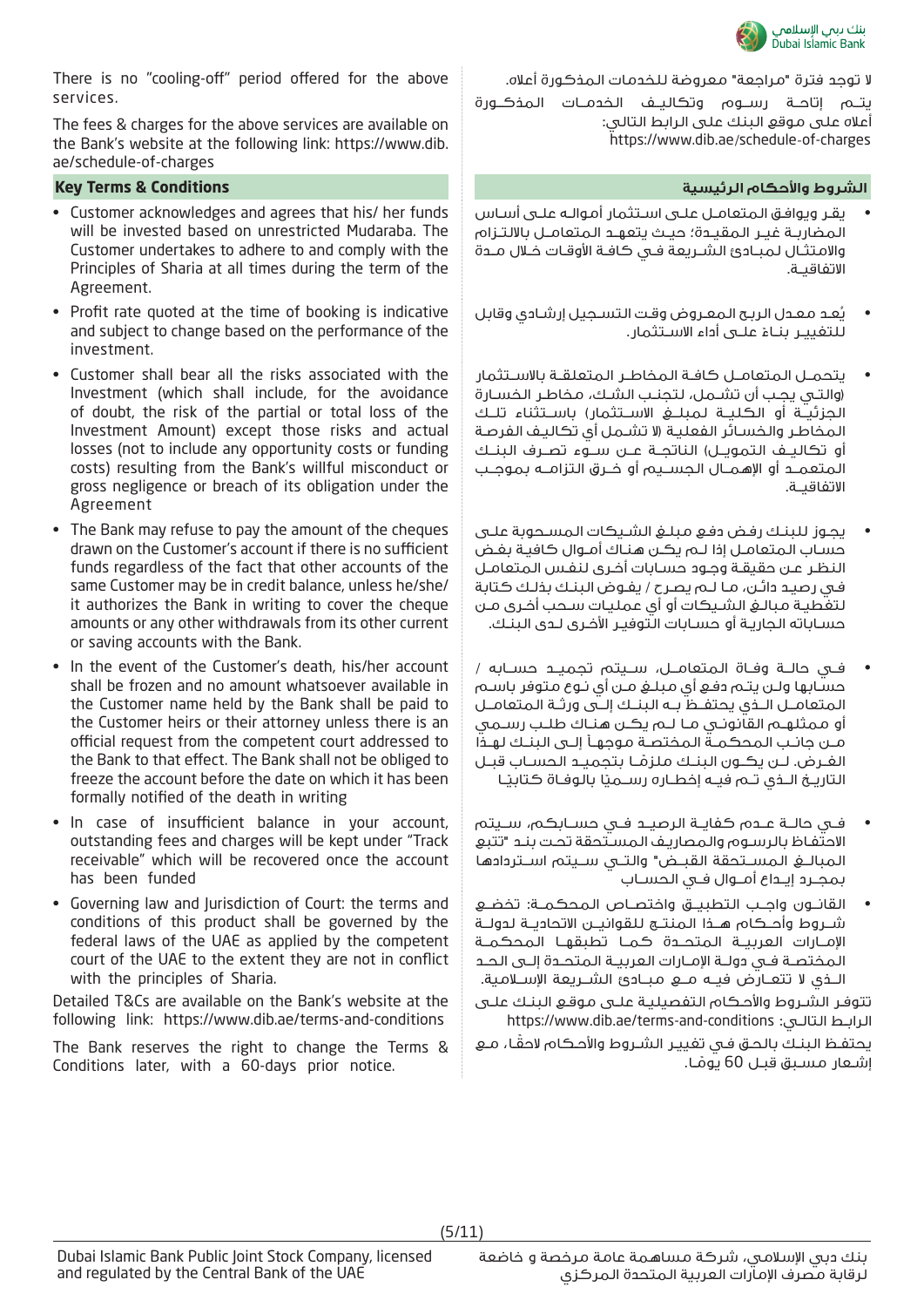

### **تحذيرات / عواقب قانونية Consequences Legal/Warnings**

- Please ensure that you write cheques with the utmost prudence and care since dishonor of a cheque(with a bad faith) is a criminal offence in the UAE
- 4 or more returned cheques in a year can lead to account closure
- You may withdraw from your account twice per month. The withdrawn amount shall not participate in the investment during that month. The entire balance shall not participate in investment during the month where the withdrawals exceed two times
- Please ensure that you report any unauthorized transactions to the Bank on your account within 30 business days from the date of sending the account statement and/or e-statement
- Safe custody of access tools to your account like Debit card, PINs, T-Pins, Cheques, Online/Mobile Banking usernames, passwords; other personal information, etc. is your responsibility. The Bank cannot be held responsible in case of a security lapse at your end. The Central Bank of UAE or Dubai Islamic Bank will never Call/ SMS/ Mail/ Email to ask for customer's confidential details and other sensitive information related to bank accounts. You must be aware of this fact that sharing such information with anyone might cause financial fraud. Similarly, you must be cautious of phishing emails asking the customer to click on link and for instance, change the password of his/ her bank account
- Non-compliance with the Bank's Terms & Conditions can lead to account closure
- The Bank, as Mudarib, reserves the right to deduct, a certain percentage of the shares of both depositor and shareholders from the net Profit in the joint investment pool before deducting Mudarib's share, for the purpose of profit stabilization for the benefit of the depositors and shareholders. Such funds shall be deducted, held and distributed only upon prior approval of the Bank's Internal Sharia Supervisory Committee (ISSC)
- In case of any loss, the depositor (Rab Al Mal) shall bear a loss pro-rated against its share in the Mudaraba.

### **متوسط الرصيد الشهري - طرق الحساب methodology Calculation - Balance monthly Average**

The average monthly balance on an account is calculated based on the average of the day-end balance in the account, during each calendar month

### **Booking channels – Where to apply for this product المنتج هذا طلب مواقع - الحجز قنوات**

Available through: Branch, Wealth Management Centre, Direct Sales Team & Mobile application

Available on the Bank's website at the following link: https://www.dib.ae/schedule-of-charges

- يرجــى التأكــد مــن كتابــة الشــيكات بأقصــى قــدر مــن الحيطــة والحــذر نظــرًا ألن ارتجــاع الشــيك مــع وجــود ســوء نيــة يعتبــر جريمــة جنائيــة فــي دولــة اإلمــارات العربيــة المتحــدة
- يمكـن أن يـؤدي إرجـاع 4 شـيكات أو أكثـر فـي السـنة إلـى إغــاق الحســاب
- يمكنــك الســحب مــن حســابك مرتيــن فــي الشــهر علــى أال يشــارك المبلــغ المســحوب فــي االســتثمار خــال ذلــك الشــهر وال يشــارك الرصيــد بالكامــل فــي االســتثمار خــال الشــهر الــذي تتجــاوز فيــه عمليــات الســحب مرتيــن
- يرجــى التأكــد مــن إبــاغ البنــك بــأي معامــات غيــر مصــرح بهـا علـى حسـابكم فـي غضـون 30 يـوم عمـل مـن تاريـخ إرســال كشــف الـحســاب و / أو الـكشــف الإلـكـترونــى.
- الوصايــة اآلمنــة علــى أدوات الوصــول إلــى حســابكم مثــل بطاقــة الخصـم، وأرقـام التعريف الشـخصية، شـيك مقابل شـيك، وأسـماء مســتخدمي الخدمــات المصرفيــة عبــر اإلنترنــت / عبــر الهاتــف المحمــول، وكلمــات المــرور؛ والمعلومــات الشــخصية األخــرى، ومـا إلـى ذلـك تكـون ضمـن مسـؤوليتك. ال يمكـن تحميـل البنـك المسـؤولية فـي حالـة حـدوث خطـأ أمنـي مـن جانبكـم. لـن يقـوم المصـرف المركـزي لدولـة اإلمـارات العربيـة المتحـدة أو بنـك دبـي الإسـلامـي ابـدًا بالاتصـال / إرسـال الرسـائل القصيـرة / البريـد / البريـد اإللكترونــي للمطالبــة بتفاصيــل المتعامــل الســرية وغيرهــا مــن المعلومــات الحساســة المتعلقــة بالحســابات المصرفيــة. يجــب أن تــدرك هــذه الحقيقــة بــأن مشــاركة هــذه المعلومــات مــع أي شـخص قـد يتسـبب فـي احتيـال مالـي. وبالمثـل، يجـب أن تكـون حـذرًا مـن رسـائل البريـد الإلكترونـي المخادعـة التـي تطلـب مـن المتعامــل النقــر علــى رابــط مــا، كأن يطلــب منــه علــى ســبيل المثـال، تغييـر كـلمـة مـرور حسـابه/ حســابها المصرفـى
- يمكــن أن يــؤدي عــدم االمتثــال لشــروط وأحــكام البنــك إلــى إغــاق الحســاب
- يحتفــظ البنــك، بصفتــه مضــارب، بالحــق فــي خصــم نســبة معينـة مـن أسـهم كل مـن المودعيـن والمسـاهمين مـن صافــي الربــح فــي وعــاء االســتثمار المشــترك قبــل خصــم حصــة المضــارب، لغــرض اســتقرار الربــح لصالــح المودعيــن. والمسـاهمين. سـيتم خصـم هـذه األمـوال واالحتفـاظ بهـا وتوزيعهـا فقـط بعـد الحصـول علـى موافقـة مسـبقة مـن لجنــة الرقابــة الشــرعية الداخليــة للبنــك )ISSC).
- فــي حالــة حــدوث أي خســارة يتحمــل المــودع )رب المــال( الخســارة بالنســبة والتناســب مــع مقــدار حصتــه فــي المضاربــة.

يتــم حســاب متوســط الرصيــد الشــهري للحســاب بنــاءً علـــى متوســط رصيــد نهايــة اليــوم فــي الحســاب، خــال كل شــهر ميــلادي

متوفـر مـن خـال: الفـرع، مركـز إدارة الثـروات، فريـق المبيعـات المباشـر، وتطبيـق الهاتـف المتحـرك

### **الرسوم والمصاريف Charges & Fees**

متاح على موقع البنك على الرابط التالي: https://www.dib.ae/schedule-of-charges

(6/11)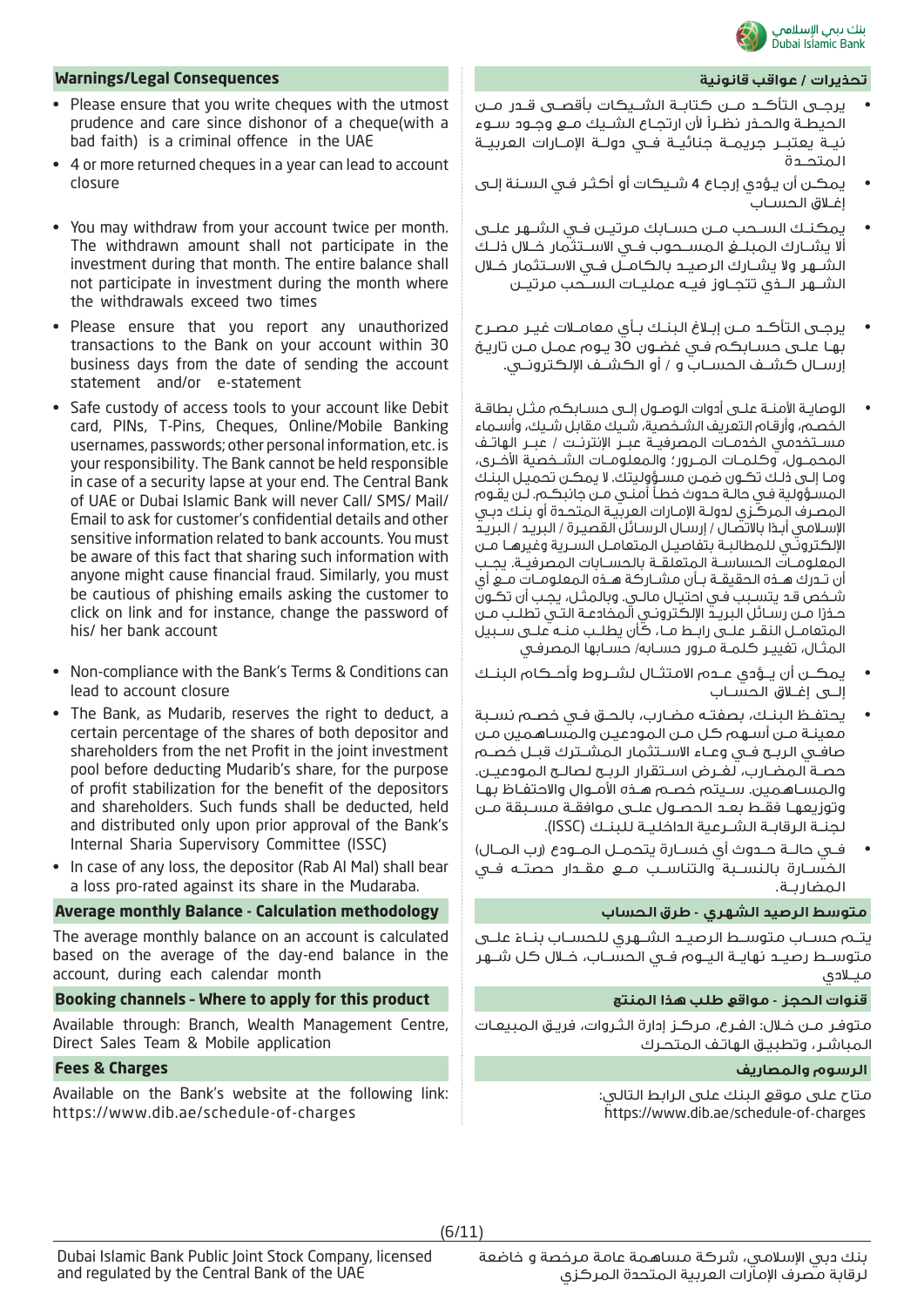

### **معدالت الربح التاريخية Rates Profit Historical**

DIB cannot provide you with a fixed profit rate; however, historical profit rates are available at the following link: https://www.dib.ae/global/profit-rate?type=profit

### **األرصدة الخامدة والغير المطالب بها Balances Unclaimed & Dormancy**

- Any individual account shall be classified as "Dormant" if:
	- o There have been no financial transactions (withdrawals or deposits), other than transactions initiated by the Bank (such as profit and charges posted by the system or manually) for a period of 1 year and the account is not blocked based on instructions of the court or regulatory bodies.
	- o Your KYC has not been updated for at least 1 year,
	- o Your EID/ Passport information has not been updated for at least 1 year, and
	- o You do not have active assets with the Bank.
- For the accounts that are classified as "Dormant", at 3 years plus 3 months (after sending notification) from the date of the last transaction (financial or non-financial), account balance shall be placed under "Dormant Account Ledger" category at the Bank. Moreover, your address shall be considered as unknown if you did not respond to the Bank's notification by making a transactional action within 3 months of the notification
- For the accounts that are classified as "Dormant", at 5 years from the date of the last transaction (financial or non-financial), account balance shall be transferred to the "Unclaimed Balances Account – Dormant Accounts" held with the Central Bank of the UAE. Due charges (if any) shall be deducted prior to transferring net amount of a dormant account to the Central Bank of the UAE

In order to ensure that there is no interruption in the services being provided by the Bank, it is your responsibility to ensure that your Personal Details in the Bank's records are always updated such as contact information, address, identification documents, visa/residency renewals along with other related documents. The update of such information can be done by visiting a DIB branch or through Online/Mobile Banking.

### **مقارنات / بدائل المنتجات Alternatives/Comparisons Product**

This product is comparable to the following deposit products. . For more details on the below products please refer to the Key Fact statement of the products on the DIB website.

- Al Islami Current account
- Al Islami Savings account

ال يمكـن لبنـك دبـي اإلسـامي أن يوفـر لكـم معـدل ربـح ثابـت؛ ومــع ذلــك، تتوفــر معــدالت الربــح التاريخيــة مــن خــال الرابــط https://www.dib.ae/global/profit-rate :التالــي

- يتم تصنيف أي حساب فردي على أنه "خامد " إذا:
- o ال توجــد معامــات ماليــة )عمليــات ســحب أو إيداعــات(، بخــاف المعامــات التــي شــرعها البنــك )مثــل األربــاح والرسـوم الـتـي تـم ترحيلهـا عـن طريـق النظـام أو يدويًـا) لمــدة عــام واحــد ولـــم يتـــم حظــر الـحســاب بنــاء علـــى<br>-تعليمــات المحاكــم أو الهيئــات التنظيميــة.
- o لــم يتــم تحديــث برنامــج "اعــرف عميلــك" لديكــم لمــدة عــام واحــد علــى األقــل ،
- o لــم يتــم تحديــث معلومــات الهويــة اإللكترونيــة / جــواز الســفر الخــاص بكــم لمــدة ســنة واحــدة علــى األقــل، و
	- o ليس لديك أصول متداولة مع البنك.
- بالنســبة للحســابات المصنفــة علــى أنهــا "خامــدة"، فــي 3 ســنوات باإلضافــة إلــى 3 أشــهر )بعــد إرســال اإلخطــار( مــن تاريـخ آخـر معامـلـة (ماليـة أو غيـر ماليـة)، يجـب وضـع رصيـد الحســاب تحــت فئــة "حســاب عــام الخامــد" فــي البنــك. عـاوة علـى ذلـك، سـيعتبر عنوانكـم غيـر معـروف إذا لـم تقومـوا بالـرد علـى إشـعار البنـك مـن خـال إجـراء معاملـة فــي غضــون 3 أشــهر مــن ارســال اإلشــعار
- وفيمــا يتعلــق بالحســابات المصنفــة علــى أنهــا "خامــدة"، فـي غضـون 5 سـنوات مـن تاريـخ آخـر معاملـة )ماليـة أو غير ماليـة)، يتـم تحويـل رصيـد الحسـاب إلــى "حسـاب الأرصـدة غيــر المطالــب بهــا - الحســابات الخامــدة" المحتفــظ بهــا لـدى المصـرف المركـزي لدولـة اإلمـارات العربيـة المتحـدة. حيــث يتــم خصــم الرســوم الـمســتحقة (إن وجــدت) قبــل تحويــل المبلــغ الصافــي المتوفــر فــي الحســاب الخامــد إلــى المصــرف المركــزي لدولــة اإلمــارات العربيــة المتحــدة

### **تحديث بياناتك الشخصية الخاصة بكم Details Personal your Updating**

لضمــان عــدم انقطــاع الخدمــات التــي يقدمهــا البنــك، تكــون مســؤولاً عــن الـتأكـــد مـــن تحديـــث بياناتــك الشــخصية فــي ســجلات الـبـنـك دائمـا مـثـل معلـومــات الاتصــال، الـعنــوان، وثائـقُ<br>الـهوـــة وتحديــد التأشــــرة / الاقامــة بالإضافــة الـــى المســتندات األخـرى ذات الصلـة. ويمكـن تحديـث هـذه المعلومـات عن طريق زيــارة أحــد فــروع بنــك دبــي اإلســامي أو مــن خــال الخدمــات المصرفيــة عبــر اإلنترنــت / المتحــرك.

هـذا المنتـج قابـل للمقارنـة مـع منتجـات اإليـداع التاليـة. . لمزيـد مــن الـتفاصيـل حــول الـمنـتجـات الـمُوضحـة أدنــاه، يرجــى الـرجــوع<br>إلــى بيـان الحقائـق الأساسـية لـلمنـتجـات علــى موقـع بنـك دبـى اإلسالمي

- حساب الجاري اإلسالمي
- حساب التوفير اإلسالمي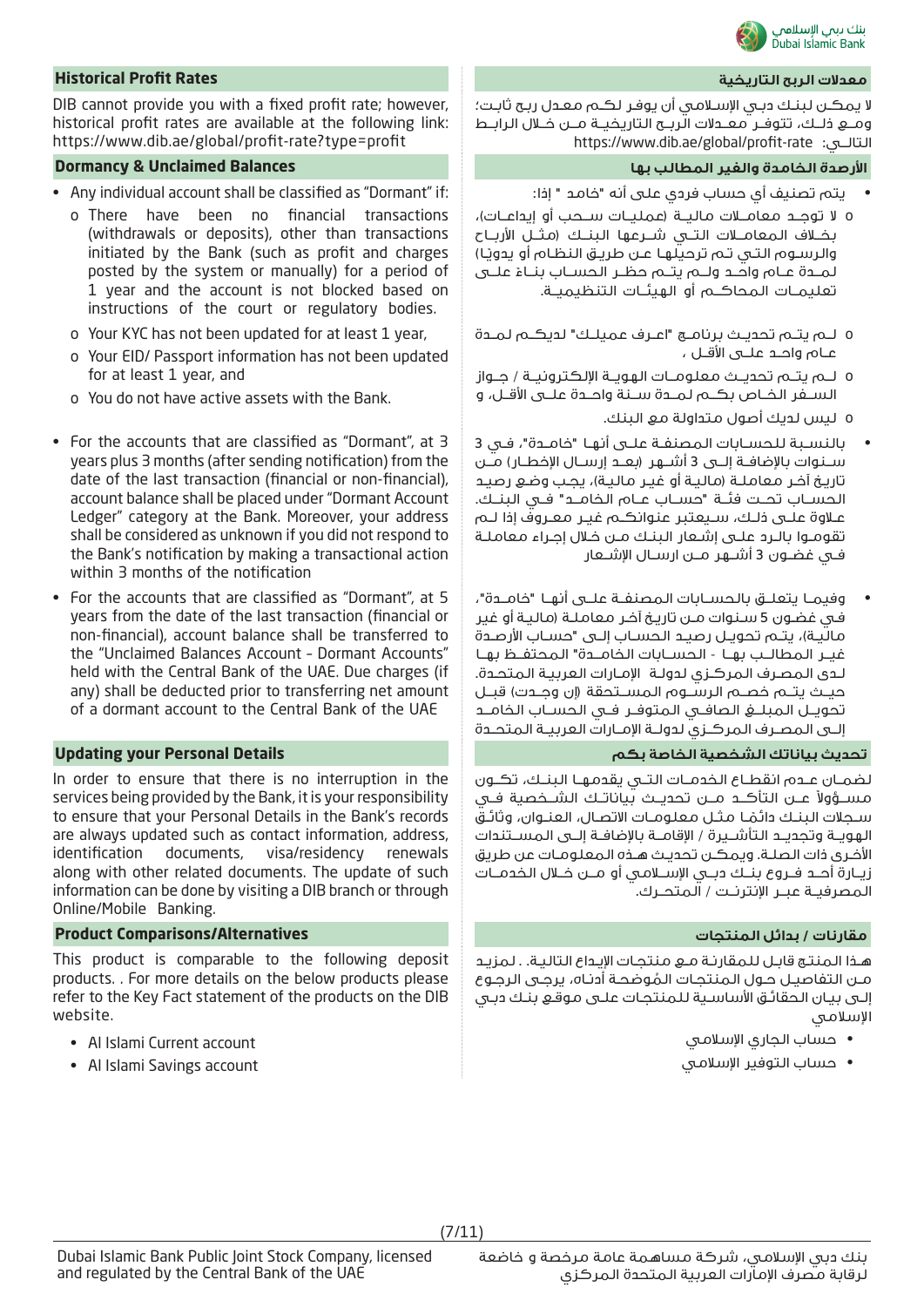

**If you are a salaried individual, receiving your salary in your Al Islami 2 in 1 account at Dubai Islamic Bank, you are eligible to apply for the Al Islami Salary-in-Advance facility.**

| <b>KEY FACTS STATEMENT</b><br><b>Al Islami Salary-in-Advance</b>                                                                                                                                                                                                                                                                                                                                    |                                  | بيان الحقائق الأساسية<br>برنامج الإسلامي للراتب المقدم سلفأ                                                                                                                                                          |                                                                                                                                                                                                                                                                                                                                                                                                                          |  |
|-----------------------------------------------------------------------------------------------------------------------------------------------------------------------------------------------------------------------------------------------------------------------------------------------------------------------------------------------------------------------------------------------------|----------------------------------|----------------------------------------------------------------------------------------------------------------------------------------------------------------------------------------------------------------------|--------------------------------------------------------------------------------------------------------------------------------------------------------------------------------------------------------------------------------------------------------------------------------------------------------------------------------------------------------------------------------------------------------------------------|--|
| <b>Important Notice</b>                                                                                                                                                                                                                                                                                                                                                                             |                                  |                                                                                                                                                                                                                      | ملاحظة هامة                                                                                                                                                                                                                                                                                                                                                                                                              |  |
| Read this document carefully if you ("You" or "Customer")<br>are considering applying for an Al Islami Salary-in-Advance<br>facility. It is available in English and Arabic. You may also<br>use this document to compare with different accounts and<br>the associated services offered by other banks. You have<br>the right to receive the Key Fact Statement from other<br>banks for comparison |                                  |                                                                                                                                                                                                                      | فم بقـراءة هـذا المسـتند بعناية إذا كنـت ("أنت" أو "المتعامل")<br>نفكر فى فتح حساب الإسلامى للراتب المقدم سلفاً. وهـذا<br>لمسـتند متوفـر باللغتيـن الإنجليزيـة والعربيـة. حيـث يمكنـك<br>يضًــا اســتخدام هـــذا الـمســتنـد للـمقارئــة مـــع الـحســـابات<br>لمختلفة والخدمـات ذات الصلــة الـتـى تقدمهـا البنــوك الأخـرى.<br>بحــق لـكــم تلقــى بيــان الـحقائــق الأسالســية مــن الـبـنــوك الأخــرى<br>للمقارنـة |  |
| <b>Product Name</b>                                                                                                                                                                                                                                                                                                                                                                                 |                                  | اسم المنتج                                                                                                                                                                                                           |                                                                                                                                                                                                                                                                                                                                                                                                                          |  |
| Al Islami Salary-in-Advance                                                                                                                                                                                                                                                                                                                                                                         |                                  | لإسلامى للراتب المقدم سلفأ                                                                                                                                                                                           |                                                                                                                                                                                                                                                                                                                                                                                                                          |  |
| <b>Islamic Structure</b>                                                                                                                                                                                                                                                                                                                                                                            |                                  |                                                                                                                                                                                                                      | الهيكلة الشرعية                                                                                                                                                                                                                                                                                                                                                                                                          |  |
| The AI Islami Salary-in-Advance facility is also based on the<br>Sharia principle of Qard Hassan                                                                                                                                                                                                                                                                                                    |                                  | نستند تسهيلات الإسلامى للراتب المقدم سلفأ إلى الأحكام<br>لشرعية لمنتج القرض الحسن                                                                                                                                    |                                                                                                                                                                                                                                                                                                                                                                                                                          |  |
| <b>Product Description</b>                                                                                                                                                                                                                                                                                                                                                                          |                                  | وصف المنتج                                                                                                                                                                                                           |                                                                                                                                                                                                                                                                                                                                                                                                                          |  |
| The Al Islami Salary-in-Advance is an instant facility<br>product with multiple parameter checks to establish<br>customer's credit history and credit related matters where<br>approval/rejection is provided instantly based on those<br>credit related checks.                                                                                                                                    |                                  | ن برنامـج الإسـلامـى لـلراتـب الـمقـدم سـلـفاً هـو مـنـتج تسـهـيلات<br>)المســائل المتعلقــة بالائتمــان حيــث يتــم تقديــم الـموافقــة /<br>لرفض على الفور بناءً على تلك الضوابط المتعلقة بعملية<br>لائتمان.       |                                                                                                                                                                                                                                                                                                                                                                                                                          |  |
| <b>Tenure</b>                                                                                                                                                                                                                                                                                                                                                                                       |                                  | المدة                                                                                                                                                                                                                |                                                                                                                                                                                                                                                                                                                                                                                                                          |  |
| The AI Islami Salary-in-Advance facility is provided for a<br>period of 1 month from the time of application. If you wish<br>to avail the facility again after 1 month, you will need to<br>apply with a new application                                                                                                                                                                            |                                  | بتـم توفيـر تســهيلات الإســلامـى لـلراتـب الـمقــدم ســلفا لـمــدة<br>ثىـــهر واحـــد مــــن وقــت تقديــــم الـطلـــب. إذا كـنــت ترغــب فــى<br>لاسـتفادة مــن الـخدمــة مــرة أخــرى بعـد شــهر واحـد، فســتحتاج |                                                                                                                                                                                                                                                                                                                                                                                                                          |  |
| <b>Currency</b>                                                                                                                                                                                                                                                                                                                                                                                     |                                  |                                                                                                                                                                                                                      | العملة                                                                                                                                                                                                                                                                                                                                                                                                                   |  |
| UAE Dirhams (AED) Only                                                                                                                                                                                                                                                                                                                                                                              |                                  | بالدرهـم الإماراتي (AED) فقط                                                                                                                                                                                         |                                                                                                                                                                                                                                                                                                                                                                                                                          |  |
| <b>Cooling-off Period</b>                                                                                                                                                                                                                                                                                                                                                                           |                                  | فترة المراجعة                                                                                                                                                                                                        |                                                                                                                                                                                                                                                                                                                                                                                                                          |  |
| There is no "Cooling-off" period available for this service                                                                                                                                                                                                                                                                                                                                         |                                  | ١ توجد فترة "مراجعة" متاحة لهذا المنتج                                                                                                                                                                               |                                                                                                                                                                                                                                                                                                                                                                                                                          |  |
| <b>Eligibility</b>                                                                                                                                                                                                                                                                                                                                                                                  |                                  | الأهلية                                                                                                                                                                                                              |                                                                                                                                                                                                                                                                                                                                                                                                                          |  |
| • The AI Islami Salary-in-Advance facility is available for<br>individuals with a salary transfer to Dubai Islamic Bank,<br>from an employer listed in the Bank.                                                                                                                                                                                                                                    |                                  | تســهيل الإســلامـي للـراتــب الـمقــدم ســلفأ مـتــاح للأفــراد<br>الذيـن يتـم تحويـل رواتبهـم إلـى بنـك دبـى الإسـلامـى، مـن<br>جانب شــركة مدرجــة لــدى البنــك.                                                 |                                                                                                                                                                                                                                                                                                                                                                                                                          |  |
| • The facility can be availed up to 90% of your net salary                                                                                                                                                                                                                                                                                                                                          |                                  | يمكن الاستفادة من هذه التسهيلات حتى ٪90 من صافى راتبك                                                                                                                                                                |                                                                                                                                                                                                                                                                                                                                                                                                                          |  |
| • If you have previously availed the facility, the last availed<br>amount should be settled and not active at the time of<br>application or 24 hours prior to application                                                                                                                                                                                                                           |                                  | إذا قمت بالاستفادة مـن التسـهيل مسـبقًا، فيجـب تسـوية<br>تقديــم الـطلــب أو قبــل 24 ســاعة مــن تقديــم الـطلــب                                                                                                   |                                                                                                                                                                                                                                                                                                                                                                                                                          |  |
| <b>Fees &amp; Charges</b>                                                                                                                                                                                                                                                                                                                                                                           |                                  |                                                                                                                                                                                                                      | الرسوم والمصاريف                                                                                                                                                                                                                                                                                                                                                                                                         |  |
| Salary in Advance can be availed<br>up to 90% of the monthly net<br>salary (capped at AED 30,000)                                                                                                                                                                                                                                                                                                   | Processing Fee Up to<br>AED 525* | رســم المعاملــة<br>يصـــل الــــى 525<br>در همًا *                                                                                                                                                                  | بمكـن الاسـتفادة مـن الراتب المقدم سـلفًا<br>عتــى 90% مـــن صافــى الـراتــب الشـــهـرى<br>(بحـد أقصــي يصــل الــي 30,000 درهـــم)                                                                                                                                                                                                                                                                                     |  |
| *Fee is representing the actual cost of service, not linked to the<br>amount and time                                                                                                                                                                                                                                                                                                               |                                  |                                                                                                                                                                                                                      | *الرسوم تمثل التكلفة الفعلية للخدمة, و غير مرتبطة بالمبلغ<br>و المدة                                                                                                                                                                                                                                                                                                                                                     |  |

The Bank reserves the right to amend the fees & charges, with a 60-days prior notice. https://www.dib.ae/scheduleof-charges

**إذا كنـت تتقاضـى راتبـً عـن طريـق حسـاب اإلسـامي 2 فـي 1 فــي بنــك دبــي اإلســامي ، فأنــت مؤهــل للتقــدم بطلــب للحصـول علـى تسـهيالت اإلسـامي للراتـب المقـدم سـلفًا.**

- تســهيل اإلســامي للراتــب المقــدم ســلفًا متــاح لألفــراد
	- يمكن االستفادة من هذه التسهيالت حتى 90٪ من صافي راتبك
- 

| ه المــده                                                       |
|-----------------------------------------------------------------|
| يحتفــظ البنــك بالحــق فــى تغييــر الرســوم والمصاريــف، مــع |
| اشــعار مســىق مدتــه 60 يومًــا.                               |
| https://www.dib.ae/schedule-of-charges                          |
|                                                                 |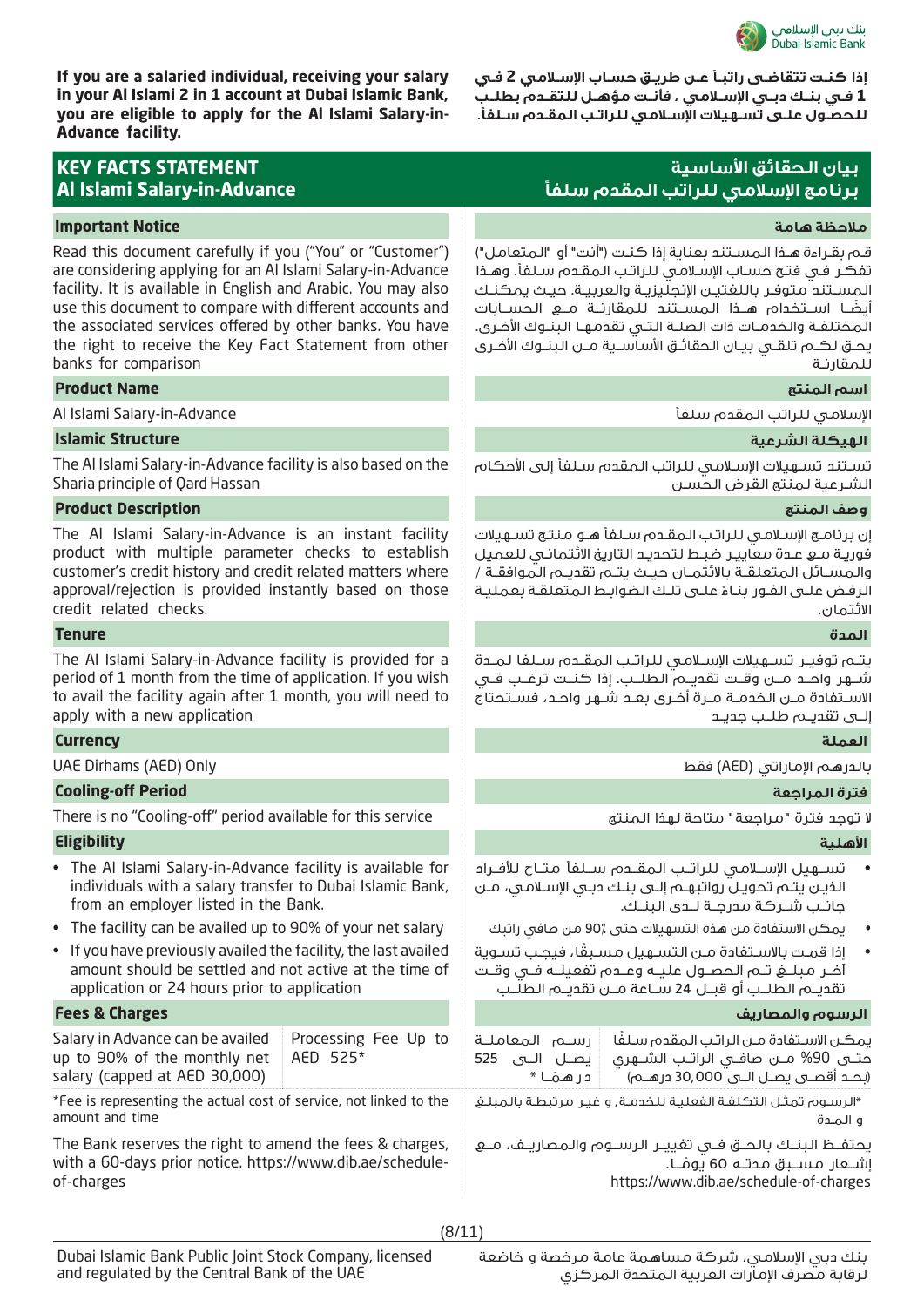

يمكـن االسـتفادة مـن برنامـج اإلسـامي للراتـب المقـدم سـلفًا علـى الفـور مـن خـال قنـوات مختلفـة بمـا فـي ذلـك: الخدمـات المصرفيــة عبــر اإلنترنــت، الخدمــات المصرفيــة عبــر الهاتــف المتحـرك، الفـروع، أجهـزة الصـراف اآللـي لبنـك دبـي اإلسـامي، الرســائل النصيــة القصيــرة والخدمــات المصرفيــة عبــر الهاتــف

تتـاح الـخدمـة علــى مـدار الـسـاعة طـوال أيـام الأسـبوع مـن خـلال جميـع القنـوات باسـتثناء الفـروع )تطبـق أوقـات الفـروع(

1,100 درهم إماراتي 1,100 AED

### **الحد األقصى لمبلغ التسهيل )الحد األقصى(**

30,000 درهم إماراتي

إذا قمــت بالتقديــم بطلــب للحصــول علــى المنتــج عــن طريــق الخطــأ أو غيــرت رأيــك بعــد تقديــم الطلــب، فيمكنــك طلــب إلغــاءه واســترداد األمــوال بشــرط عــدم اســتخدام األمــوال. ويمكنــك االتصــال بمركــز االتصــال الخــاص بنــا أو زيــارة أي فــرع مــن فــروع دبــي اإلســامي إلتمــام عمليــة اإللغــاء.

### **الشروط واألحكام الرئيسية Conditions & Terms Key**

- يمكـن أن يختلـف المبلـغ المسـتحق مـن شـهر آلخـر بنـاء علـى موافقـة البنـك وعوامـل أخـرى، علـى سـبيل المثـال فــي حالــة حــدوث أي تخفيــض / خصــم لمبلــغ الراتــب المضــاف إلــى حســابكم فــي أي شــهر، يمكــن للبنــك ً أيضـا تقليـل مبلـغ التسـهيالت أو إلغـاء سـقف التسـهيالت ً وفقــا لتقديــره المطلــق دون إشــعار مســبق.
- يمكــن أن يــؤدي عــدم االمتثــال لشــروط وأحــكام البنــك إلــى ســحب / إنهــاء الخدمــة
- القانــون واجــب التطبيــق واختصــاص المحكمــة: تخضــع شــروط وأحــكام هــذا المنتــج للقوانيــن االتحاديــة لدولــة اإلمــارات العربيــة المتحــدة كمــا تطبقهــا المحكمــة المختصـة فـي دولـة اإلمـارات العربيـة المتحـدة إلـى الحـد الــذي ال تتعــارض فيــه مــع مبــادئ الشــريعة اإلســامية.

تتوفــر الشــروط واألحــكام المفصلــة علــى موقــع البنــك علــى https://www.dib.ae/terms-and-conditions :التالــي الرابــط

يحتفـظ الـبنـك بالـحـق فـي تغييـر الـشـروط والأحـكام لاحقًـا، مـع ِشـعار مسـبق مدتـه 60 يومًـا. **ا** 

- ال يمكـن تحويـل الراتـب الخـاص بكـم إلـى بنـك آخـر عندمـا يكــون الراتـب مقدمًــا نشــطًا فــى الـحســاب. **ا**
- ســيتم اســترداد / خصــم مبلــغ التســهيل بالكامــل بعــد شــهر واحــد مــن االســتفادة مــن التســهيل.
- كونـك عميـل، تحتـاج إلـى التأكـد مـن أن المبلـغ المتوافـر متــاح فــي الحســاب بحلــول تاريــخ االســترداد.
- فــي حالــة عــدم كفايــة األمــوال فــي الحســاب، ســيظهر رصيــد الحســاب علــى أنــه ســلبي وســيتم اســتخدام أي مبالــغ مقيــدة لتغطيــة المبلــغ المســتحق الظاهــر
- قــد يــؤدي عــدم تغطيــة المبالــغ المســتحقة إلــى اتخــاذ إجــراءات قانونيــة مــن جانــب البنــك ضــد المتعامــل.

# **القنوات Channels**

The Al Islami Salary-in-Advance can be availed instantly through various channels including: Internet Banking, Mobile Banking, Branches, DIB ATMs, SMS, and Phone Banking

# **االتاحة Availability**

The facility is available 24 / 7 through all channels excluding Branches (branch timings apply)

### **الحد األدنى لمتطلبات الراتب الصافي Requirement Salary Net Minimum**

**Maximum Facility Amount (Cap)**

AED 30,000

# **Cancellation of Request الطلب إلغاء**

If you have applied for the product erroneously or change your mind after application, you can request to have it canceled and get a refund provided the funds have not been utilized. You may contact our Call centre or visit any Dubai Islamic Branch for cancelation.

- The eligible amount can vary from month to month based on the Bank's approval and other factors such as for example in case of any reduction/ deduction of salary amount credited to your account in any month, the Bank can also reduce the Facility amount or drop the Facility limit at its discretion without prior notice.
- Non-compliance with the Bank's T&Cs can lead to withdrawal/termination of the service
- Governing law and Jurisdiction of Court: the terms and conditions of this product shall be governed by the federal laws of the UAE as applied by the competent court of the UAE to the extent they are not in conflict with the principles of Sharia.

Detailed T&Cs available on the Bank's website at the following link: https://www.dib.ae/terms-and-conditions

The Bank reserves the right to change the Terms & Conditions later, with a 60-days notice.

### **تحذيرات / عواقب قانونية Consequences Legal/Warnings**

- Transferring your salary to another bank when the Salary in Advance is active on the account is not possible.
- The full facility amount will be recovered/debited one month post availing the facility.
- As the customer, you need to ensure that the availed amount is made available in the account by the date of recovery.
- In case of insufficient funds in the account, the reflected account balance will show as negative and any amounts credited shall be used to cover the reflected outstanding amount
- Failure to cover the outstanding amounts can result in Legal action by the Bank against the customer.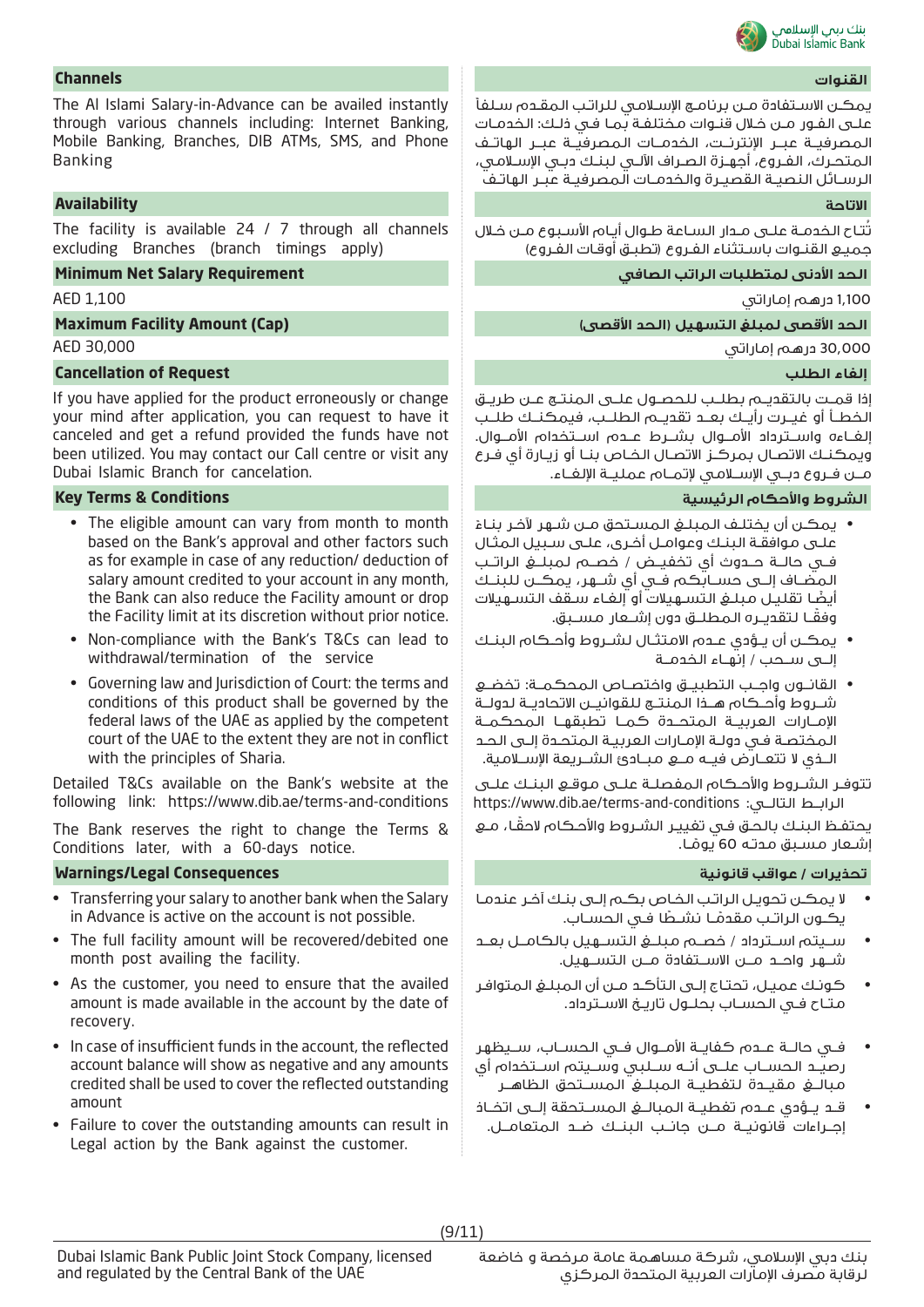

- علـى الرغـم مـن أن التسـهيالت متاحـة بالدرهـم اإلماراتـي فقــط، إال أنــه يجــوز للبنــك خصــم المبلــغ المســتحق، مــن أجــل ســداد التســهيل، مــن أي مــن الحســابات )الجاريــة / التوفيــر) التــى يحتفــظ بهــا الـمتعامــل بــأي عملــة يحتفــظ بهــا لــدى بنــك دبــي اإلســامي. إذا تــم خصــم المبلــغ مــن حســاب ليــس بالدرهــم اإلماراتــي، فســيتم تطبيــق ســعر الصــرف الســائد لذلــك اليــوم.
- فـي حالـة تغييـر صاحـب العمـل الخـاص بـك فـي أي مرحلـة، فمـن مسـؤولية المتعامـل إبـاغ بنـك دبـي اإلسـامي. )قـد يطلـب البنـك مسـتندات إضافيـة(
- اذا لــم تقــم بســداد مدفوعــات التمويــل الخــاص بــك , فسـوف تتراكـم المتأخـرات علـى حسـابك. قـد يؤثـر ذلـك علــى تصنيفــك اإلئتمانــي, ممــا قــد يحــد مــن قدرتــك فــي الحصــول علــى التمويــل فــي المســتقبل.
- الراتـب المقـدم سـلفا هـو تسـهيل لمـدة شـهر يتم سـداده بالكامــل بعــد شــهر واحــد مــن الحصــول عليــه
- يمكنـك التقـدم بطلـب حتـى 90% مـن صافـي راتبـك بعـد ســداد االلتزامــات الشــهرية.

كيفية تقديم شكوى؟

- أي فرع
- مدير عالقاتكم المخصص إذا تم تعيينه لحسابكم المصرفي
- الخدمات المصرفية عبر الهاتف )2222 609 4 +971(
	- اإلنترنت والخدمات المصرفية للهاتف المتحرك
		- Contactus@dib.ae :اإللكتروني البريد•
	- نموذج شكوى عبر الموقع االلكتروني الخاص بنا
- عــن طريــق البريــد: وحــدة إدارة الشــكاوى، بنــك دبــي اإلســامي، ص.ب: ،1080 دبــي، اإلمــارات العربيــة المتحــدة.

ســوف نتلقــى الشــكاوى الخاصــة بكــم فــي غضــون يومــي عمـل وسنسـعى جاهديـن للـرد علـى شـكواكم فـي غضـون 5 أيــام عمــل فــي المتوســط

أقر\نقـر باسـتلام وفهـم بيـان الحقائـق الأساسـية هـذا، كمـا أقـر\ نقــر بأنني\بأننــا قــد فهمت\فهمنــا ميــزات المنتــج أو الخدمــة، وتســعيرتها، ومزاياهــا ومخاطرهــا والرســوم المرتبطــة بهــا وحقــوق المســتهلك والتزاماتــه علــى النحــو الــوارد والمفصــل فــي بيــان الحقائــق األساســية. أقر\نقــر وأوافق\نوافــق بــأن أي ً خدمـة مصرفيـة يتـم تقديمهـا سـتكون وفقـا لتقديـر بنـك دبـي الإســلامـى وتخضــع لـجميــع الشــروط والأحــكام المعمــول بهــا ضمــن الشــروط واألحــكام العامــة للخدمــات المصرفيــة لبنــك دبــي اإلســامي، والتــي قــد يتــم تعديلهــا مــن وقــت آلخــر.

# **المتعامل :1**

التاريخ والوقت

أسم المتعامل

رقم بطاقة الهوية اإلماراتية \ الجواز

توقيع المتعامل

- Although the facility is available in AED currency only, the Bank may deduct the outstanding amount, towards repayment of the facility, from any of the accounts (Current/ Savings) held by the customer in any currency held with Dubai Islamic Bank. If the amount is deducted from a non-AED account, the prevalent exchange rate for that day will be applied.
- In case you have changed your employer at any stage then it is the customer's responsibility to inform DIB. (additional documents may be requested by the bank)
- If you do not meet the repayments/payments on your financing, your account will go into arrears. This may affect your credit rating, which may limit your ability to access financing in the future.
- Salary In Advance is a one-month facility to be paid in full one month from the availing date.
- You can only apply for up to 90% of your net salary after paying monthly obligations

# **Registering a Complaint شكوى تسجيل**

How to complain to us?

- Any branch
- If assigned to your bank account, your dedicated relationship manager
- Phone Banking (+971 4 609 2222)
- Internet and Mobile Banking
- E-mail: Contactus@dib.ae
- Our Website Complaint Form
- By post: Complaints Management Unit, Dubai Islamic Bank, PO Box 1080, Dubai, UAE.

We will acknowledge your complaint within 2 business days and strive to respond to your complaint within an estimated average of 5 business days

### **إقرار المتعامل Acknowledgement Customer**

I/We acknowledge the receipt of and understanding of this Key Fact Statement. I/We also acknowledge that I/we have an understanding of the product/service features, pricing, benefits, risks, fees and Consumer's rights and obligations as detailed in the Key Fact Statement. I/We acknowledge and agree that the provision of any banking services which shall be at DIB's discretion and subject to all applicable terms and conditions of DIB Banking Services General Terms and Conditions, which may be revised from time to time.

Date & Time

Customer Name

EID/Passport No

Customer Signature